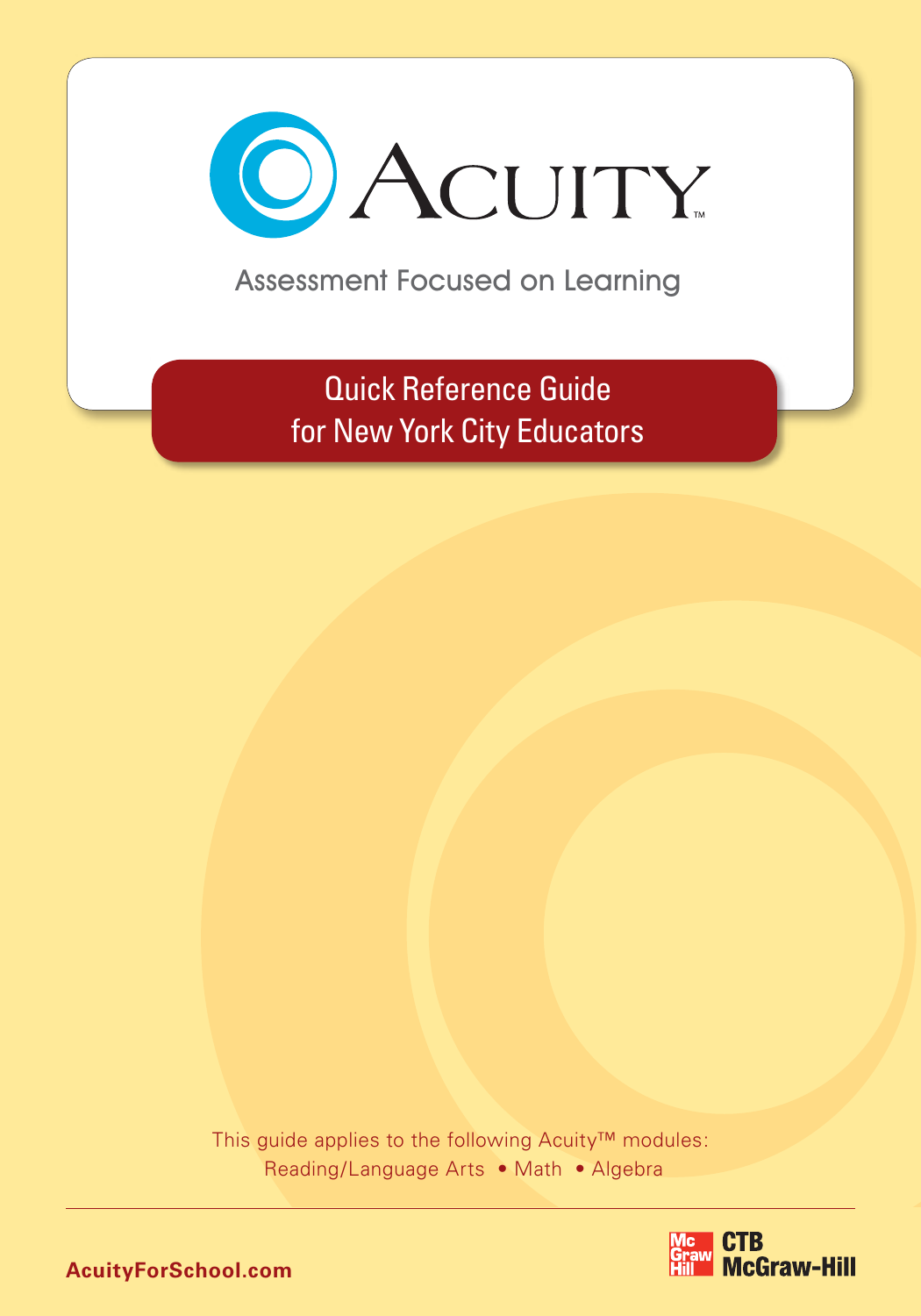

# Manage Profile

### **Update Profile and Password**

- 1. Click My Settings on the main menu
- 2. Click **Profile** to view your profile information
- 3. Click Edit Profile
- 4. Update **Profile Details** as desired
- 5. Click Save Profile to save changes



## Manage Test Assignments

#### **Assign Test**

- 1. Click Tests on the main menu
- 2. Click Assignment
- 3. Select either Assign Diagnostic Tests or Assign Predictive Tests
- 4. Enter search criteria to display the **Create** New Assignment button
- 5. Click Create New Assignment
- 6. Enter Test Assignment information
- 7. Click Save and Proceed to Next Step to assign students
	- a. Assignment Name and Assignment **Start and End Times are all requested** fields
- 8. Enter Search Filters
	- a. Select a Grade Level (hold the control key down and click choices to make multiple selections)
	- b. Select a School
	- c. Select Test Accommodations (if applicable)
	- d. To narrow your search further, click **Display Classes** to view a list of classes that match your selections
	- e. To narrow your search further within the selections, click the **Click Here to Narrow** Search by Student Name link
- 9. Click Search for Students
- 10. Expand the hierarchy table if necessary, and click the checkboxes to make your selections
- 11. Click Assign Selected
- 12. Click View Summary

#### **Preview or Print Test Components**

- 1. Click Tests on the Main Menu
- 2. Click Preview/Print
- 3. Enter search criteria
- 4. Click Search
- 5. Click **Show** for the corresponding **Assessment Name** for the desired test component. Below is a list of components to view.
	- a. **Online Preview** allows you to preview the test online as if you are a student
	- b. Print/View Test Booklet displays the actual test booklet in a printable format
	- c. View Test Instructions displays online and offline test instructions
	- d. Print Answer Sheet allows you to print an answer booklet containing all constructedand grid-in items, or constructed- and extended-response items that must be taken on paper
	- e. Print/View Answer Key displays an answer key for the assigned assessment
		- i. Click the **Show Display Filter** to display the test items, answer explanations, rubric and exemplars (if applicable)
		- ii. Click Print Answer Key to print the answer key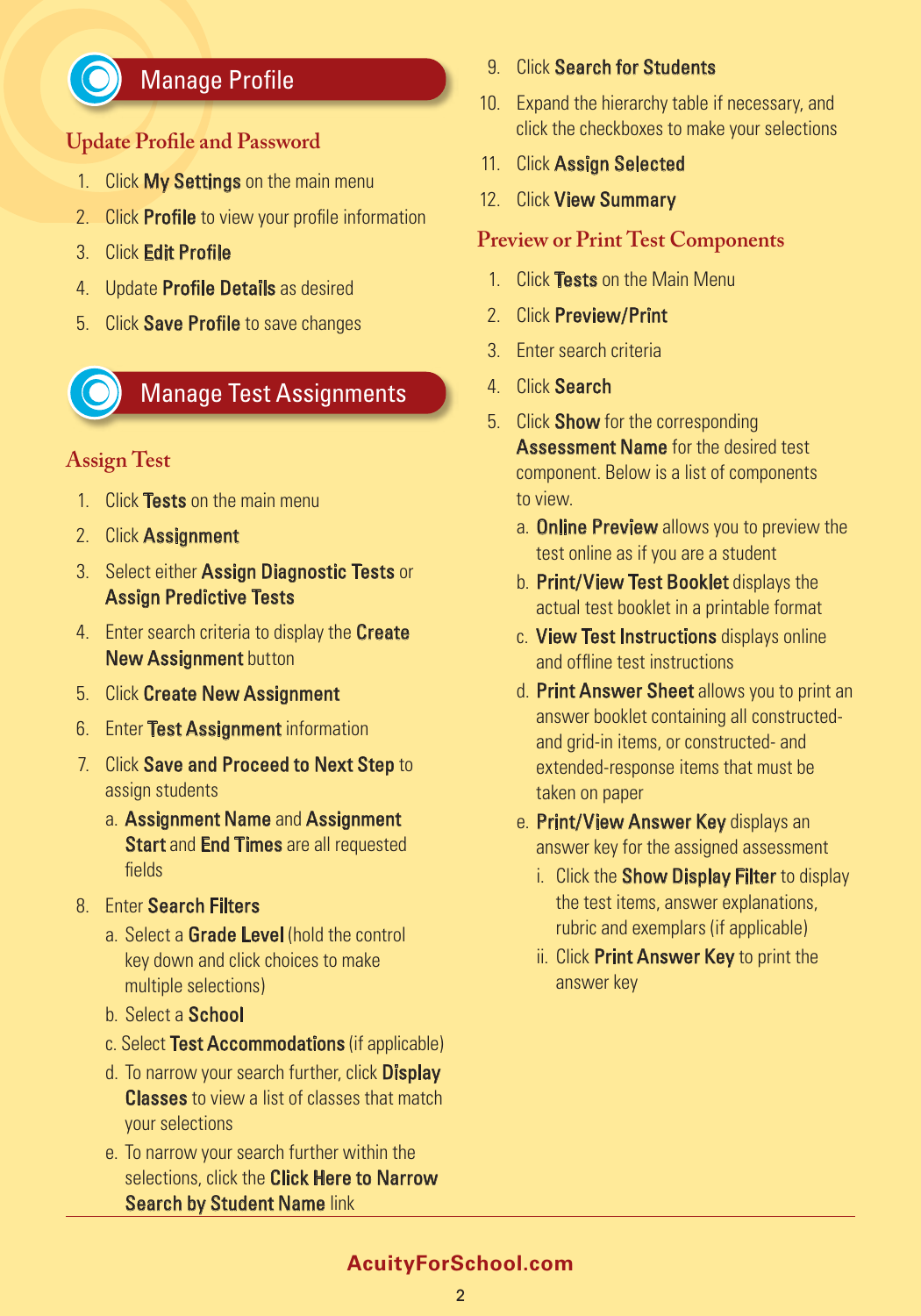#### **Score Constructed Responses**

This section applies to Reading/Language Arts and Math only.

- 1. Click Tests on the main menu
- 2. Click Scoring and Scan Processing
- 3. Click Manually Score Items
- 4. Enter Search for Assignments criteria
- 5. Click Show Assignment
- 6. Click Score link
- 7. Enter search filters
- 8. Click **Search** to view Score Items results
	- a. Click the **Click Here** link to view the scoring rubric and exemplars for all items
	- b. Click the View Response/Question link to display the student responses and exemplars
- 9. Enter a score for each item by clicking on the corresponding radio buttons
- 10. Choose an option:
	- a. Click Submit to submit and save the scores
	- b. Click Print All Responses to print all student responses (if applicable)
	- c. Click Reset Scores to return to your last saved constructed-response scores



# Manage Custom Test

## **Create a Custom Test**

- 1. Click Tests on the main menu
- 2. Click Custom Tests
- 3. Click Create/Manage
- 4. Enter search criteria
- 5. Click Create New Test
- 6. Select Search for Skills By: Skill Groups or Standards and make additional selections
- 7. Click **Search** to view a list of skills that meet the search criteria
- 8. Click checkbox(es) of desired skill(s)
- 9. Click Assign Selected
- 10. Add additional items to the test, by repeating steps six through ten (if applicable)
- 11. Click Proceed to Next Step
- 12. Choose either to allow the computer to select test items or select the test items manually
- 13. Select Custom Item Banks (if applicable)
- 14. Click **View Available Items**
- 15. If Allow Computer to Select Items was selected above:
	- a. Enter the number of desired items on the test for each skill
- 16. If Select Manually was selected above:
	- a. Click the **Select Item** link for each assessment type
	- b. Click the corresponding checkboxes to select test questions
	- c. Click Add Selected Items
- 17. Click Proceed to Next Step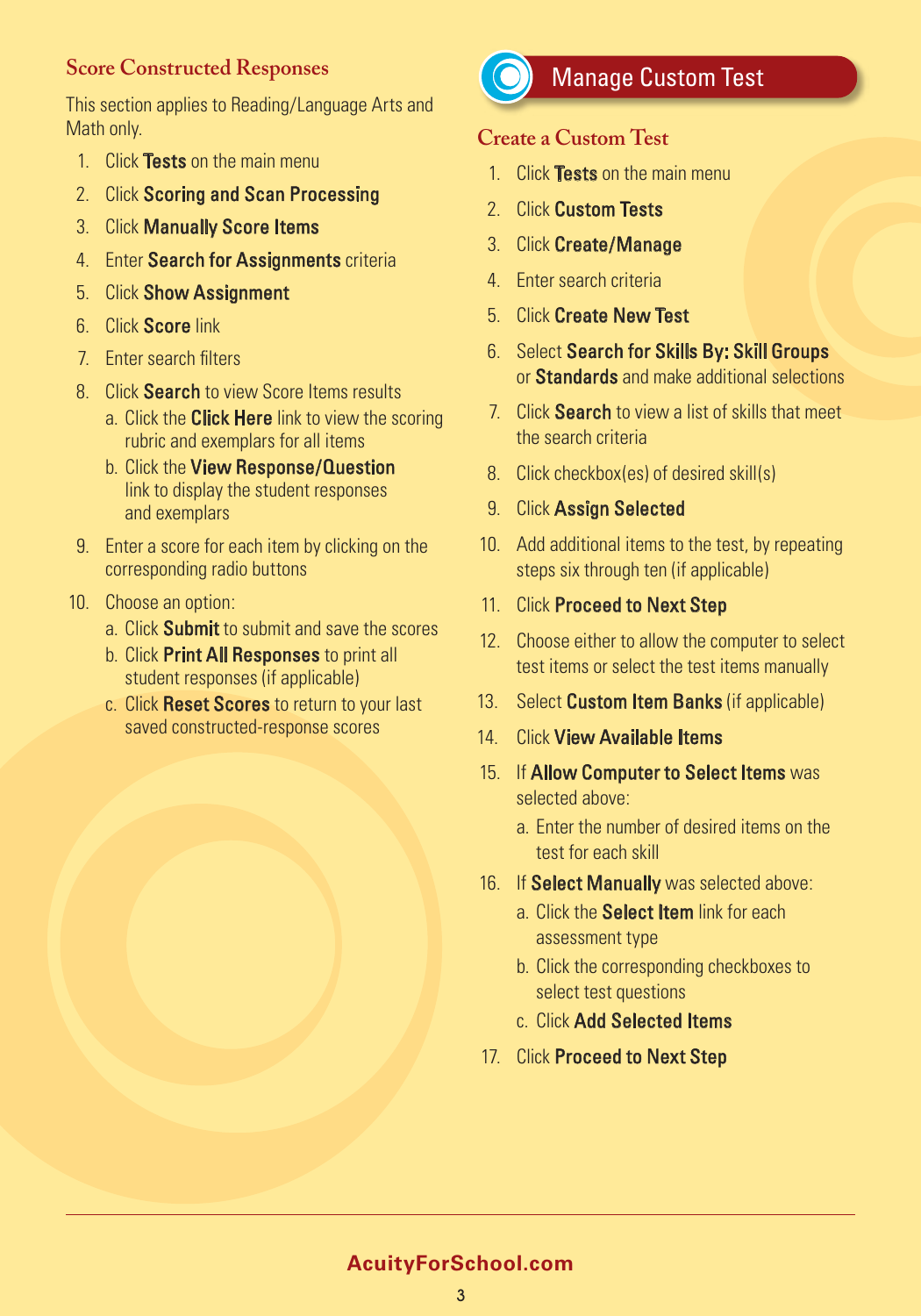- 18. Perform some or all of the following options:
	- a. To manually reorder the items on a test, enter a number in the order box on the lefthand side, click **Update Order**
	- b. To have the computer randomly reorder the items on the test, click on the **Click Here** link at the top of the page
	- c. To preview an item, click on the **Preview link**
	- d. To delete an item, click on the delete checkbox, click Delete Selected and click OK to confirm the delete
- 19. Click **Preview Test** to view the entire test
- 20. Click Proceed to Next Step
- 21. Enter a name for the test (must be unique)
- 22. Choose whether or not to set a time limit and enter a time, in minutes, if applicable
- 23. Select test tools (if applicable)
- 24. Choose a publishing option
	- a. Save as Draft allows the test to be updated
	- b. Save as Final allows the test to be assigned, but the test can no longer be updated
		- i. Click allow test to be shared with other Acuity users in your district to share the test (if applicable)
		- ii. Click allow data from test results to be extracted for district wide administration and reporting to include test results on district reports (if applicable)
- 25. Click Save Test
- 26. If Save as Final was selected above, select the blue **Click Here** link to create a .PDF booklet of the custom test
- 27. Select one of the following options to proceed with another task:
	- a. Create Assignment
	- b. Share this Test with Educators
	- c. Create/Edit Another Test

#### **Assign Custom Test**

- 1. Select Tests
- 2. Select Custom Tests
- 3. Select Assign
- 4. Enter search criteria
- 5. Click Show Existing Tests
- 6. Click the Test Name link to view a test summary
- 7. Click the View/Assign link to view assignments
- 8. Click Create New Assignment
- 9. Enter Test Assignment information
	- a. Assignment Name and Assignment **Start and End Times are all required fields**
- 10. Click Save and Proceed to Next Step to assign students
- 11. Enter Search for Students filters
	- a. Select a Grade Level (hold the control key down and click choices to make multiple selections)
	- b. Select a School
	- c. Select Test Accommodations (if applicable)
	- d. To narrow your search further, click **Update Classes** to view a list of classes that match your selections
	- e. To narrow your search further within the selections, click the **Click Here to Narrow** Search by Student Name link
- 12. Click Search for Students
- 13. Expand the hierarchy table if necessary, and click the checkboxes to make your selection(s)
- 14. Click Assign Selected
- 15. Click View Summary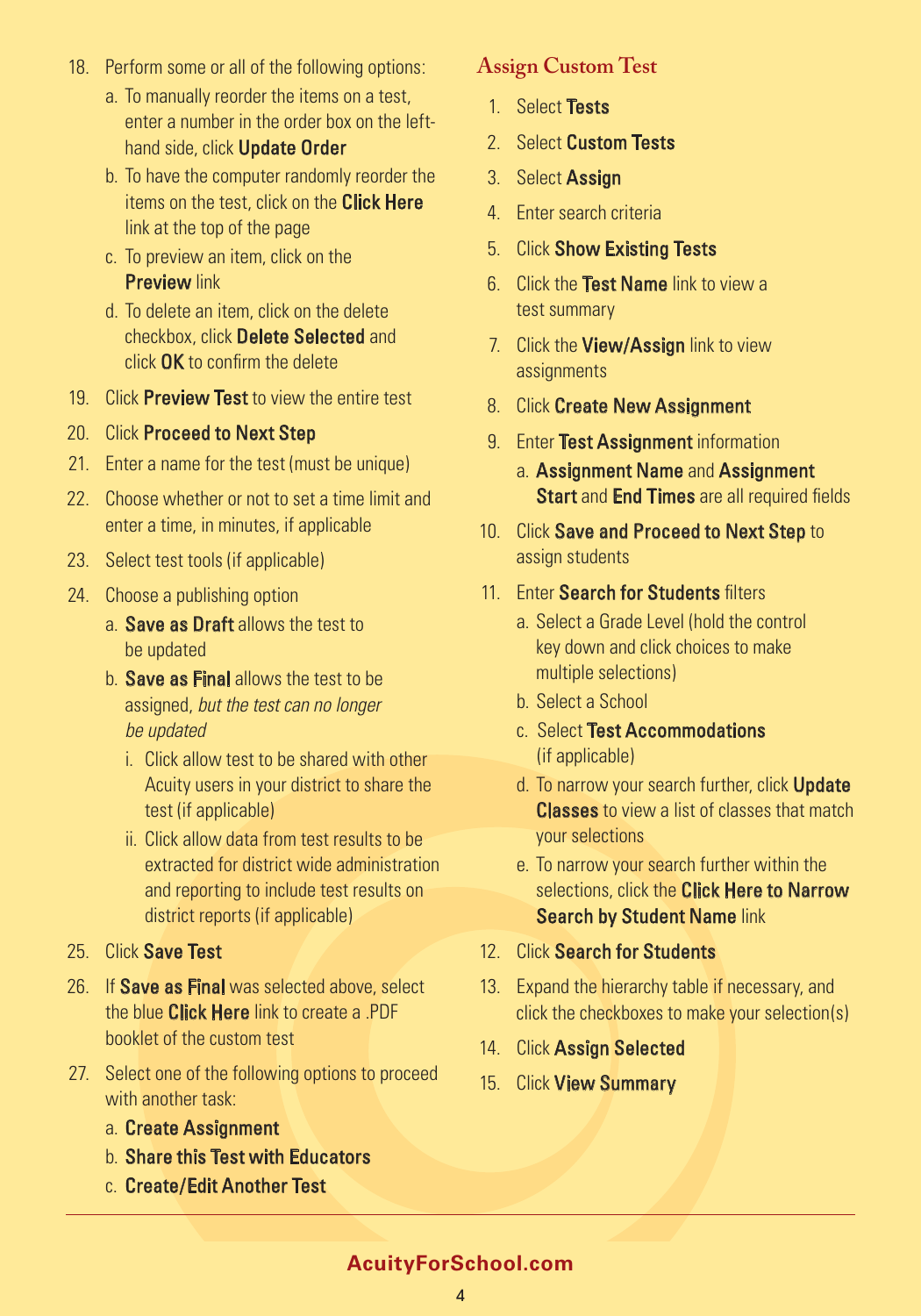### **Share Custom Test**

- 1. Click Tests on the main menu
- 2. Click Custom Tests
- 3. Click Share
- 4. Enter search criteria
- 5. Click Search
- 6. The following options exist from the **Search** Results hox:
	- a. Click the Test Name link to view a summary of the test
	- b. Click the **View** link for a list of educators who are sharing the test
	- c. Click the **Share Test** box to share the selected test
- 7. Click Share Selected Tests With Educators
- 8. Expand the table if necessary, click the checkboxes to make your selections, and click Share with Selected Educators
- 9. Click View Summary



# View Results and Status

### **View Class Roster & Student Passwords**

- 1. Click **Management** on the main menu
- 2. Click Classes
- 3. Enter search criteria
- 4. Click Show Existing Classes
- 5. The following options exist from the **Search** Results box:
	- a. Click the class name link to view a summary of the class
	- b. Click the **View Roster** link to view a list of students assigned to the class
		- i. Click **Show All Passwords** link to see the passwords for each student in the class.
		- ii. Click Print Roster button to print a list of student names, passwords, and login IDs

## **View Assignment Status**

- 1. Click Tests on the main menu
- 2. Click Assignment Status
- 3. Click View Assignment Status
- 4. Enter Search for Assignments criteria
- 5. Click Search
- 6. Click the **Assignment Name** link to view information about the assignment